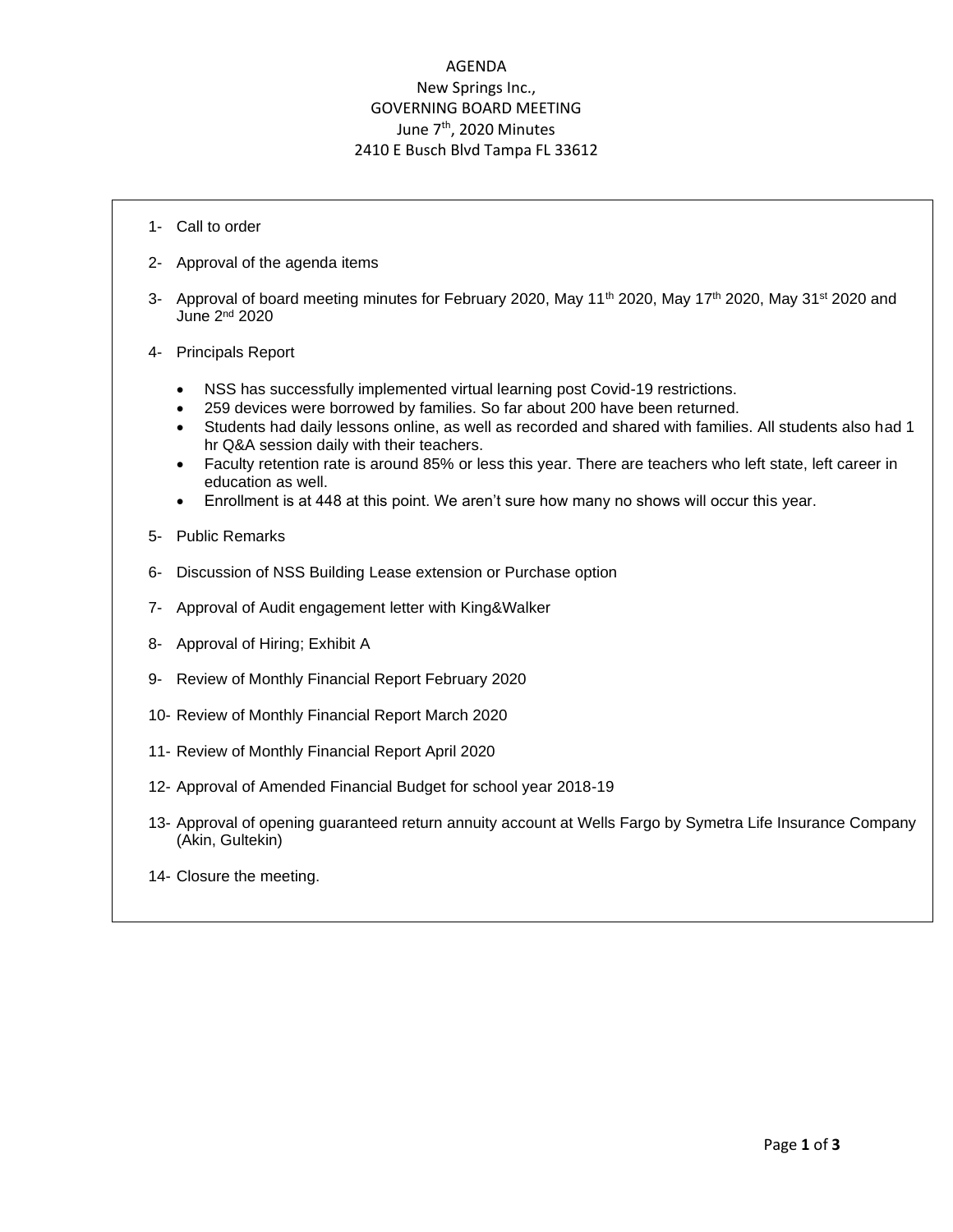## AGENDA New Springs Inc., GOVERNING BOARD MEETING June 7<sup>th</sup>, 2020 Minutes 2410 E Busch Blvd Tampa FL 33612

Additional Information New Springs Inc. Sunday, June 7<sup>th</sup> 2020 7:00pm

## **Issues/ Items motioned voted on by Governing Board Members:**

- **1.** The Board meeting was called to order at 7:03 pm by Dr. Yildirim
- **2.** Dr. Akin moved to approve the June 7<sup>th</sup> 2020 agenda items. Mr. Gultekin 2<sup>nd</sup> the motion. **The board unanimously approved the agenda.**
- **3.** Dr. Akin moved to approve the meeting minutes of February  $13<sup>th</sup> 2020$ , May  $11<sup>th</sup> 2020$ , May  $17<sup>th</sup> 2020$ , May 31<sup>st</sup> 2020, and June 2<sup>nd</sup> 2020. Mr. Gultekin 2<sup>nd</sup> the motion. Th board approved the above mentioned meeting minutes unanimously
- **4.** Principal Report
	- NSS has successfully implemented virtual learning post Covid-19 restrictions.
	- 259 devices were borrowed by families. So far about 200 have been returned.
	- Students had daily lessons online, as well as recorded and shared with families. All students also had 1 hr Q&A session daily with their teachers.
	- Faculty retention rate is around 85% or less this year. There are teachers who left state, left career in education as well.
	- Enrollment is at 448 at this point. We aren't sure how many no shows will occur this year.
- **5.** Public Remarks. There were no public remarks.
- **6.** Discussion of NSS Building Lease extension or Purchase option Board asked Principal Tekin to submit a written offer according to the guidance of NSS Board. Principal Tekin will inform HCPS Charter Office with the intention to purchase the building.
- **7.** Dr. Akin moved to approve the Audit engagement letter with Kin&Walker. Mr. Gultekin  $2<sup>nd</sup>$  the motion. Board approved the Audit engagement letter with King&Walker unanimously.
- **8.** Mr. Gultekin moved the Approval of Hiring of staff members mentioned in Exhibit A as well as their out of field assignments. Dr. Akin  $2<sup>nd</sup>$  the motion. Board approved the above mentioned hiring unanimously.
- **9.** Board tabled the Review of Monthly Financial Report February 2020
- **10.** Board tabled the Review of Monthly Financial Report March 2020
- **11.** Board tabled the Review of Monthly Financial Report April 2020
- **12.** Board tabled the Approval of Amended Financial Budget for school year 2018-19.
- **13.** Dr. Akin moved the approval of opening the annuity account at Wells Fargo by Symetra Life Insurance Company. M. Gultekin  $2<sup>nd</sup>$  the motion. Board approved the opening of the annuity account anonymously.